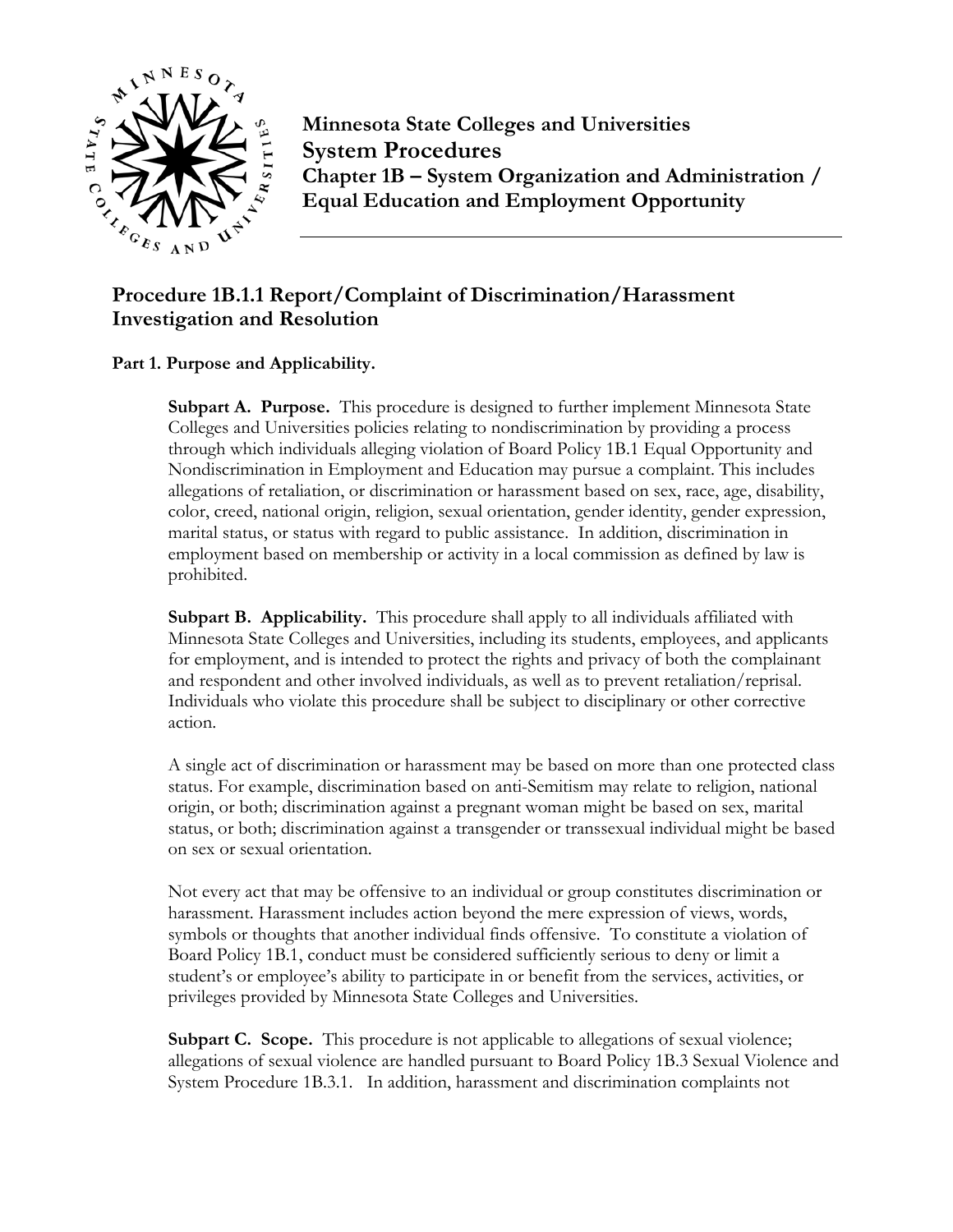arising from alleged violations of Board Policy 1B.1, are to be addressed under other appropriate policies and established practices.

**Part 2. Definitions**. The definitions in Board Policy 1B.1 also apply to this procedure.

**Subpart A. Designated officer.** Designated officer means an individual designated by the president or chancellor to be primarily responsible for conducting an initial inquiry, determining whether to proceed with an investigation under this procedure, and investigating or coordinating the investigation of reports and complaints of discrimination/harassment in accordance with this procedure.

Prior to serving as the designated officer, the individual must complete investigator training provided by the system office.

**Subpart B. Decisionmaker.** Decision maker means a high level administrator designated by the president or chancellor to review investigative reports, to make findings whether Board Policy 1B.1 has been violated based upon the investigation, and to determine the appropriate action for the institution to take based upon the findings.

Prior to serving as a decision maker for complaints under this procedure, administrators must complete decision maker training provided by the system office.

**Subpart C. Retaliation.** Retaliation is as defined in Board Policy 1B.1 Equal Opportunity and Nondiscrimination in Employment and Education policy**.**

Part 3. Consensual Relationships. Board Policy 1B.1 Equal Opportunity and Nondiscrimination in Employment and Education prohibits consensual relationships between an employee and a student or another employee over whom he or she exercises direct or otherwise significant academic, administrative, supervisory, evaluative, counseling, or extracurricular authority or influence, whether or not both parties appear to have consented to the relationship, except as noted.

Examples of prohibited consensual relationships include, but are not limited to:

- An employee and a student if the employee is in a position to evaluate or otherwise significantly influence the student's education, employment, housing, participation in athletics, or any other college or university activity (employee includes, for example, graduate assistants, administrators, coaches, advisors, program directors, counselors and residence life staff);
- A faculty member and a student who is enrolled in the faculty member's course, who is an advisee of the faculty member, or whose academic work is supervised or evaluated by the faculty member; and
- A supervisor and an employee under the person's supervision.

A faculty member or other employee is prohibited from undertaking a romantic or sexual relationship or permitting one to develop with a student or supervisee who is enrolled in the person's class or is subject to that person's supervision or evaluation.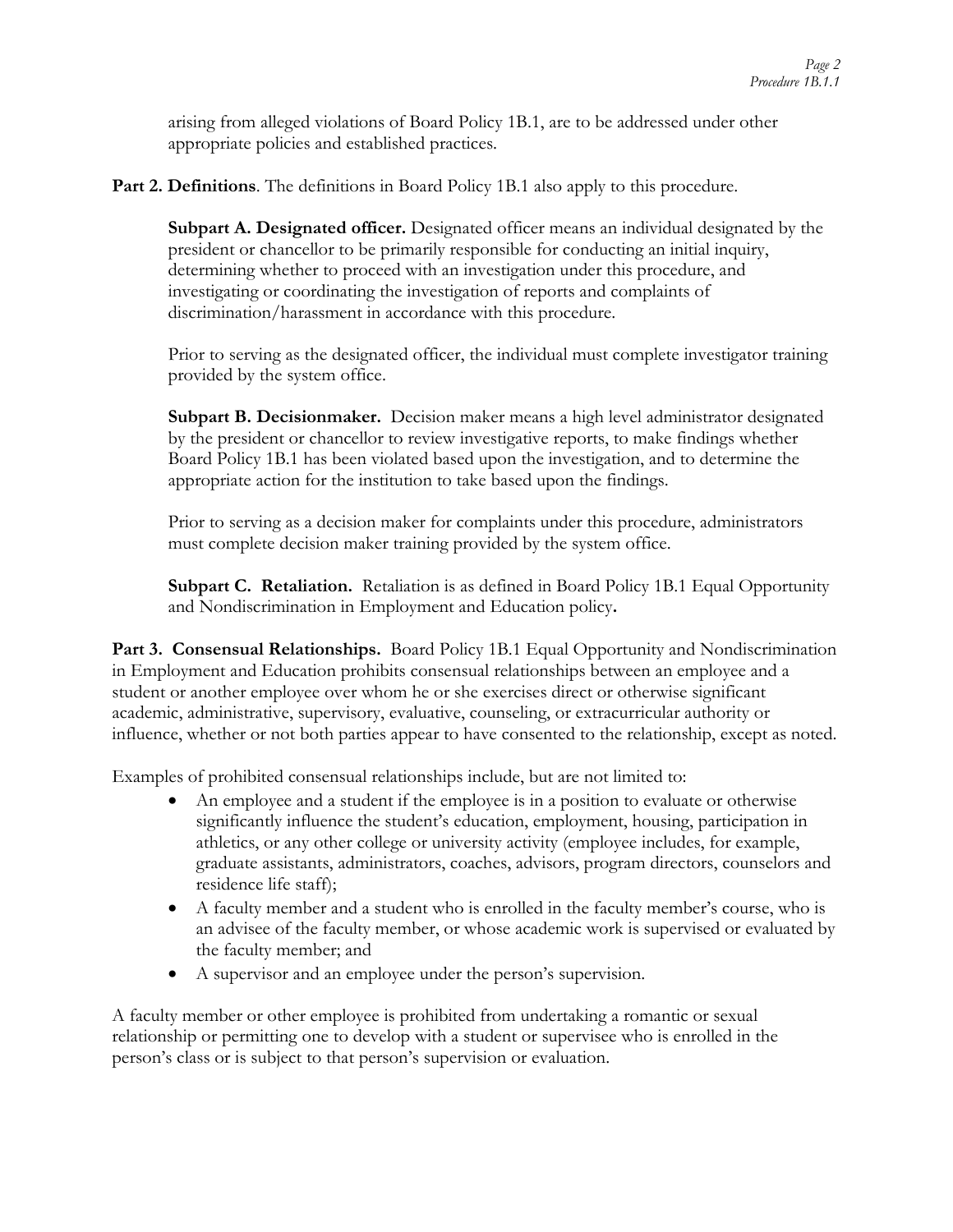If a consensual, romantic or sexual relationship exists between an employee and another individual and subsequent events create a supervisor/supervisee, faculty/student or similar relationship between them, the person with evaluative or supervisory authority is required to report the relationship to his or her supervisor so that evaluative functions can be reassigned if possible.

This procedure does not cover consensual relationships between individuals that do not require one to exercise direct or otherwise significant academic, administrative, supervisory, evaluative, counseling, or extracurricular authority or influence over the other.

This prohibition does not limit the right of an employee to make a recommendation on personnel matters concerning a person with whom they have a consensual relationship where the right to make recommendations on such personnel matters is explicitly provided for in the applicable collective bargaining agreement or compensation plan.

#### **Part 4. Reporting Incidents of Discrimination/Harassment**.

**Subpart A. Reporting an incident.** Any individual who believes she or he has been or is being subjected to conduct prohibited by Board Policy 1B.1 is encouraged to report the incident to the designated officer. The report/complaint should be brought as soon as possible after an incident occurs.

Any student, faculty member or employee who knows of, receives information about or receives a complaint of discrimination/harassment is strongly encouraged to report the information or complaint to the designated officer of the system office, college, or university.

**Subpart B. Duty to report.** Administrators and supervisors shall refer allegations of conduct that they reasonably believe may constitute discrimination or harassment under Board Policy 1B.1 to the designated officer, or in consultation with the designated officer may inquire into and resolve such matters.

**Subpart C. Reports against a president.** A report/complaint against a president of a college or university shall be filed with the system office. However, complaints against a president shall be processed by the college or university if the president's role in the alleged incident was limited to a decision on a recommendation made by another administrator, such as tenure, promotion or non-renewal, and the president had no other substantial involvement in the matter.

**Subpart D. Reports against system office employees or Board of Trustees.** For reports/complaints that involve allegations against system office employees, the responsibilities identified in this procedure as those of the president are the responsibilities of the chancellor. Reports/complaints that involve allegations against the chancellor or a member of the Board of Trustees shall be referred to the chair or vice chair of the Board for processing. Such reports/complaints may be assigned to appropriate system personnel or outside investigatory assistance may be designated.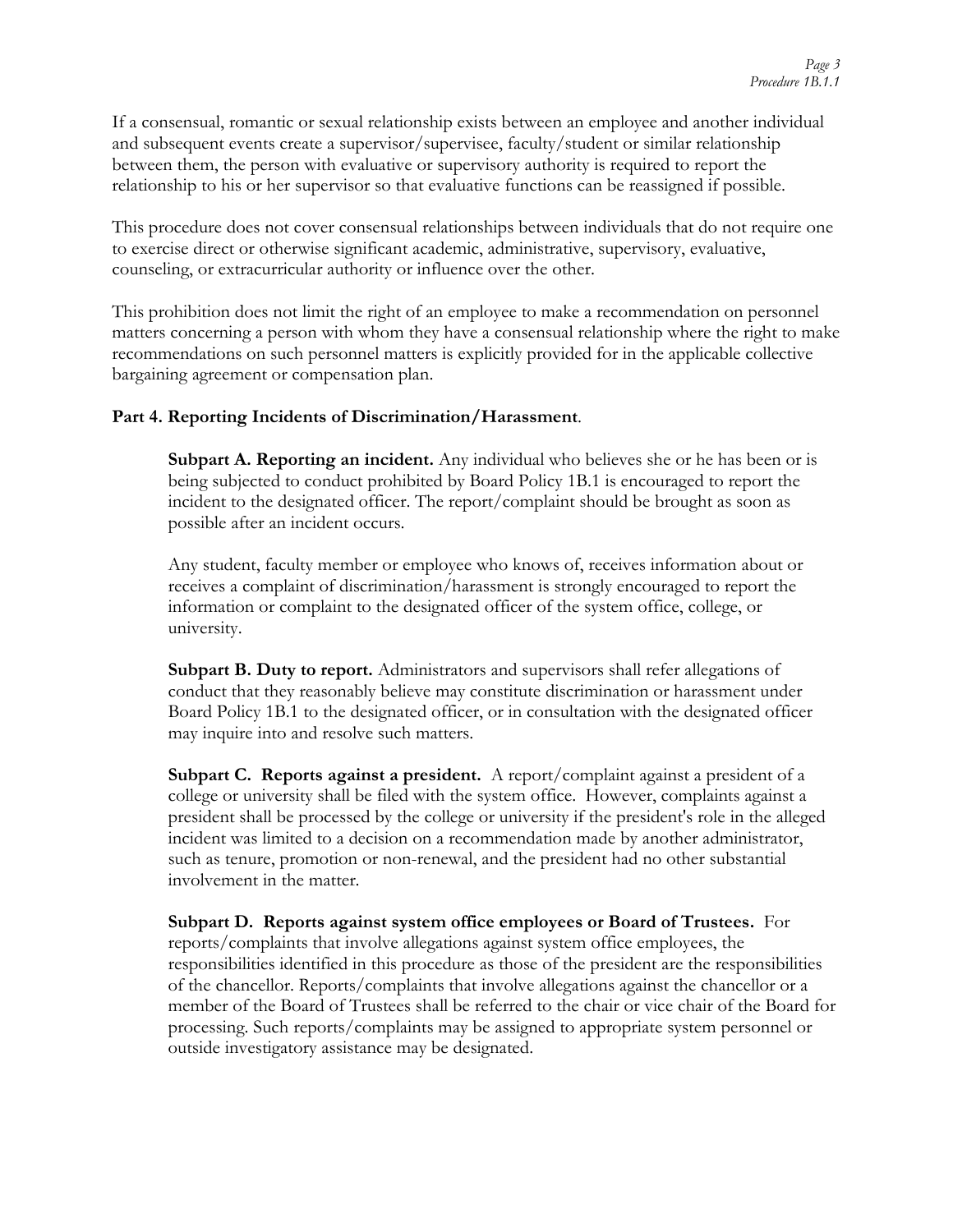**Subpart E. False statements prohibited.** Any individual who is determined to have provided false information in filing a discrimination report/complaint or during the investigation of such a report/complaint may be subject to disciplinary or corrective action.

**Subpart F. Withdrawn complaints.** If a complainant no longer desires to pursue a complaint, the system office, colleges, and universities reserve the right to investigate and take appropriate action.

**Part 5. Right to Representation.** In accordance with federal law and applicable collective bargaining agreement and personnel plan language, represented employees may have the right to request and receive union representation during an investigatory meeting.

Nothing in this procedure is intended to expand, diminish or alter in any manner whatsoever any right or remedy available under a collective bargaining agreement, personnel plan or law. Any disciplinary action imposed as a result of an investigation conducted under this procedure will be processed in accordance with the applicable collective bargaining agreement or personnel plan.

**Part 6. Investigation and Resolution.** The system office, college or university has an affirmative duty to take timely and appropriate action to stop behavior prohibited by Board Policy 1B.1, conduct investigations and take appropriate action to prevent recurring misconduct.

**Subpart A. Personal resolution.** This procedure neither prevents nor requires the use of informal resolution by an individual who believes he or she has been subject to conduct in violation of Board Policy 1B.1. In such a situation, the individual should clearly explain to the alleged offender as soon as possible after the incident that the behavior is objectionable and must stop. If the behavior does not stop or if the individual believes retaliation may result from the discussion, the individual should report to the designated officer. Under no circumstance shall an individual be required to use personal resolution to address prohibited behaviors.

**Subpart B. Information privacy.** Confidentiality of information obtained during an investigation cannot be guaranteed; such information, however, will be handled in accordance with applicable federal and state data privacy laws.

**Subpart C. Processing the complaint.** The designated officer must be contacted in order to initiate a report/complaint under this procedure. The scope of the process used in each complaint/report shall be determined by the designated officer based on the complexity of the allegations, the number and relationship of individuals involved, and other pertinent factors.

- **1. Jurisdiction**. The designated officer shall determine whether the report/complaint is one which should be processed through another system office, college or university procedure available to the complainant; if appropriate, the designated officer shall direct the complainant to that procedure as soon as possible.
- **2. Conflicts**. The designated officer should identify to the president or chancellor/designee any real or perceived conflict of interest in proceeding as the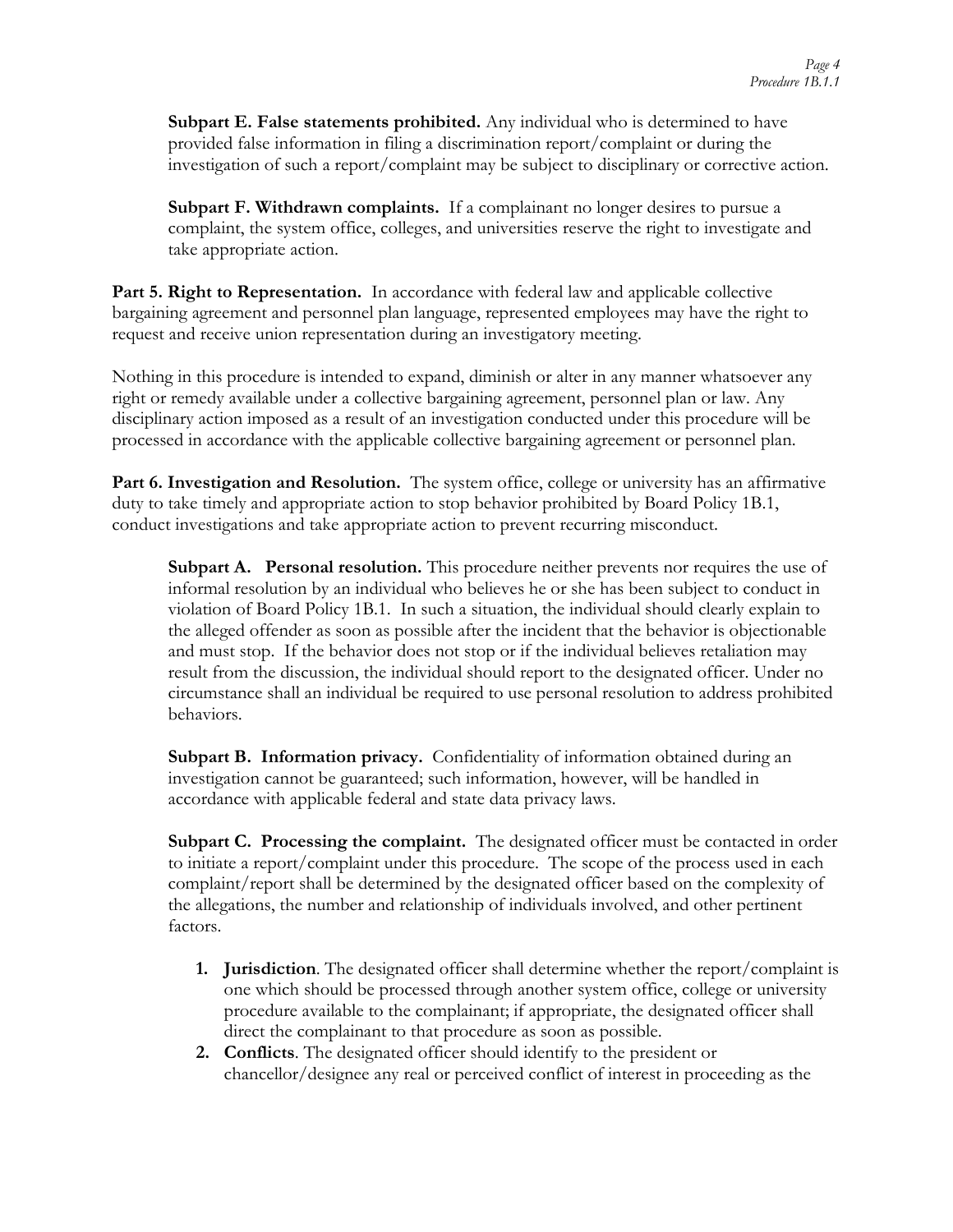designated officer for a specific complaint. If the president or chancellor/designee determines that a conflict exists, another designated officer shall be assigned.

**3. Information provided to complainant**. At the time the report/complaint is made, the designated officer shall:

a.) inform the complainant of the provisions of the Board Policy 1B.1 and this procedure;

b.) provide a copy of or Web address for Board Policy 1B.1 and this procedure to the complainant;

c.) determine whether other individuals are permitted to accompany the complainant during investigatory interviews and the extent of their involvement; and d.) inform the complainant of the provisions of Board Policy 1B.1 prohibiting retaliation.

- **4. Complaint documentation**. The designated officer shall insure that the complaint is documented in writing. The designated officer may request, but not require the complainant to document the complaint in writing using the complaint form of the system office, college or university.
- **5. Information provided to the respondent**. At the time initial contact is made with the respondent, the designated officer shall inform the respondent in writing of the existence and general nature of the complaint and the provisions of the nondiscrimination policy. At the initial meeting with the respondent, the designated officer shall:

a) provide a copy of or Web address for Board Policy 1B.1 and this procedure to the respondent;

b.) provide sufficient information to the respondent consistent with federal and state data privacy laws to allow the respondent to respond to the substance of the complaint;

c.) explain to the respondent that in addition to being interviewed by the designated officer, the respondent may provide a written response to the allegations;

d.) determine whether other individuals are permitted to accompany the respondent during investigative interviews and the extent of their involvement; and

e.) inform the respondent of the provisions of Board Policy 1B.1 prohibiting retaliation.

## **6. Investigatory process.** The designated officer shall:

a.) conduct a fact-finding inquiry or investigation into the complaint, including appropriate interviews and meetings;

b.) inform the witnesses and other involved individuals of the prohibition against retaliation;

c.) create, gather and maintain investigative documentation as appropriate; d.) disclose appropriate information to others only on a need to know basis consistent with state and federal law, and provide a data privacy notice in accordance with state law; and

e.) handle all data in accordance with applicable federal and state privacy laws.

## **7. Interim actions.**

**a.) Employee reassignment or administrative leave**. Under appropriate circumstances, the president or chancellor may, in consultation with system legal counsel and labor relations, reassign or place an employee on administrative leave at any point in time during the report/complaint process. In determining whether to place an employee on administrative leave or reassignment, consideration shall be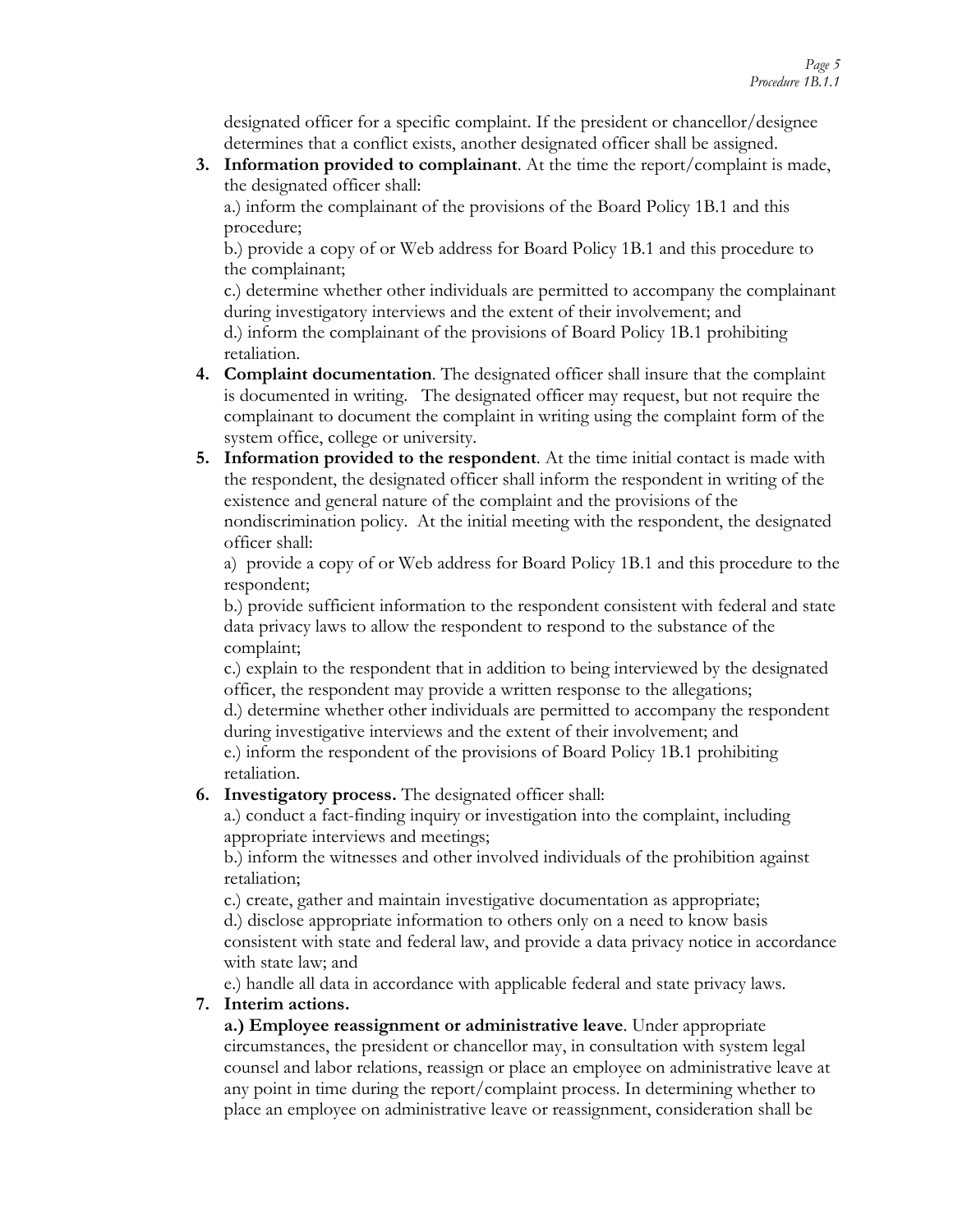given to the nature of the alleged behavior, the relationships between the parties, the context in which the alleged incidents occurred and other relevant factors. Any action taken must be consistent with the applicable collective bargaining agreement or personnel plan.

**b.) Student summary suspension or other action**. Under appropriate circumstances, the president or designee may, in consultation with system legal counsel, summarily suspend a student at any point in time during the report/complaint process. A summary suspension may be imposed only in accordance with Board Policy 3.6 and associated system procedures. After the student has been summarily suspended, the report/complaint process should be completed within the shortest reasonable time period, not to exceed nine (9) class days. During the summary suspension, the student may not enter the campus or participate in any college or university activities without obtaining prior permission from the president or designee. Other temporary measures may be taken in lieu of summary suspension where the president or designee determines such measures are appropriate.

- **8. No basis to proceed.** At any point during the processing of the complaint, the designated officer may determine that there is no basis to proceed under Board Policy 1B.1. The designated officer shall refer the complaint as appropriate. The designated officer shall notify the complainant and respondent of the outcome as appropriate, in accordance with applicable data privacy laws.
- **9. Timely Completion.** Colleges, universities and the system office must provide resources sufficient to complete the investigative process and issue a written response within 60 days after a complaint is made, unless reasonable cause for delay exists. The designated officer shall notify the complainant and respondent if the written response is not expected to be issued within the 60 day period. The college, university or system office must meet any applicable shorter time periods, including those provided in the applicable collective bargaining agreement.

**Subpart D. Resolution**. After processing the complaint the designated officer may consider one or more of the following methods to resolve the complaint as appropriate:

- 1. conduct or coordinate education/training;
- 2. facilitate voluntary meetings between the parties;
- 3. recommend separation of the parties, after consultation with appropriate system office, college or university personnel;
- 4. other possible outcomes may include recommending changes in workplace assignments, enrollment in a different course or program, or other appropriate action;
- 5. the system office, college or university may use alternative dispute resolution or mediation services as a method of resolving discrimination or harassment complaints. Alternative dispute resolution and mediation options require the voluntary participation of all parties to the complaint;
- 6. upon completion of the inquiry, the designated officer may dismiss or refer the complaint to others as appropriate.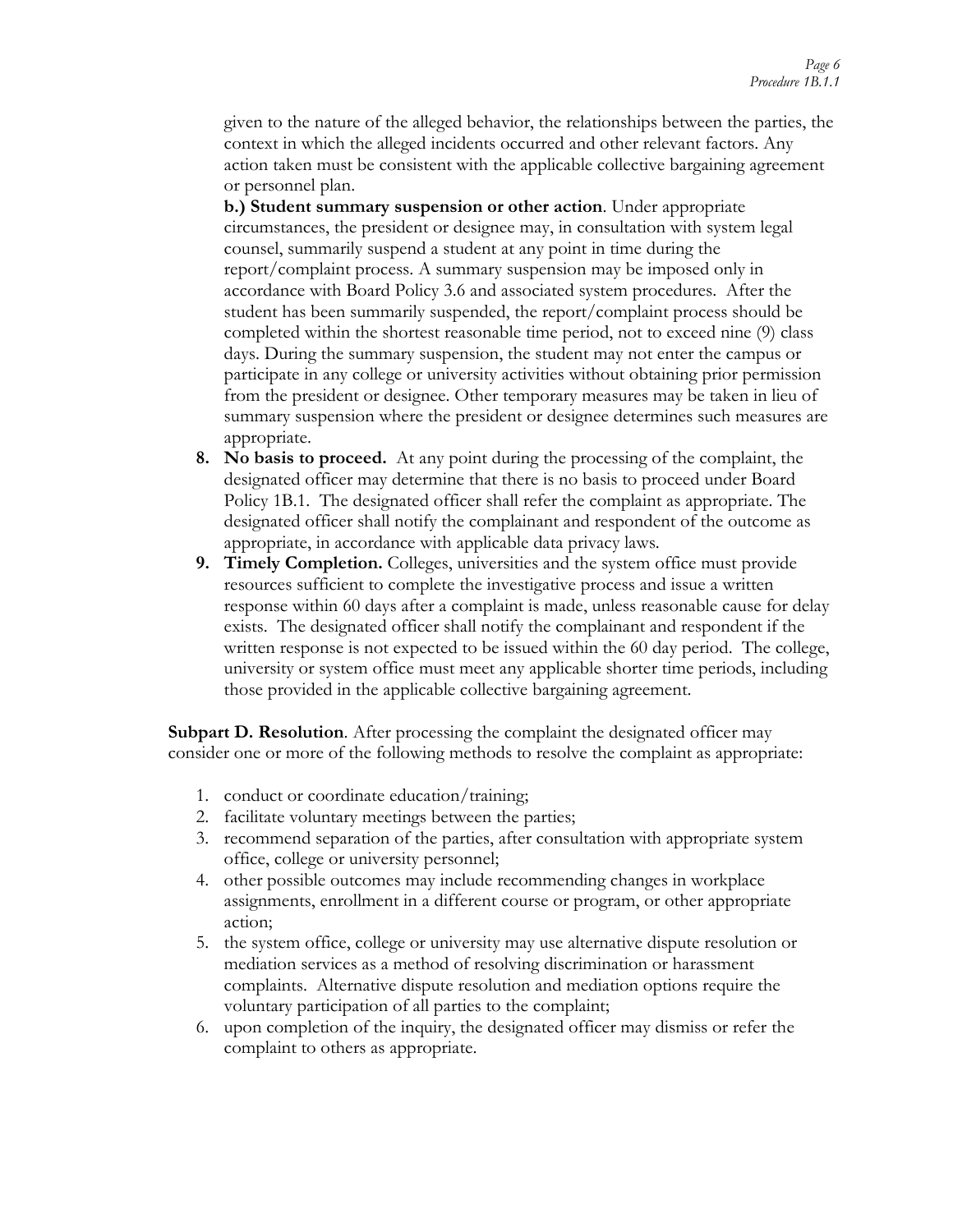**Subpart E. Decision process**. If the above methods have not resolved the complaint within a reasonable period of time to the satisfaction of the designated officer, or the designated officer feels additional steps should be taken, the procedures in this subpart shall be followed.

1. **Designated officer.** The designated officer shall:

a.) prepare an investigation report and forward it to the decisionmaker for review and decision;

b.) take additional investigative measures as requested by the decisionmaker; and c) be responsible for coordinating responses to requests for information contained in an investigation report in accordance with the Minnesota Government Data Practices Act and other applicable law including, but not limited to, the Family Educational Rights and Privacy Act (FERPA). In determining the appropriate response, the designated officer shall consult with the campus data practice compliance official and/or the Office of General Counsel.

2. **Decisionmaker.** After receiving the investigation report prepared by the designated officer, the decisionmaker shall:

a.) determine whether additional steps should be taken prior to making the decision. Additional steps may include:

- 1. a request that the designated officer conduct further investigative measures;
- 2. a meeting with the complainant, respondent or other involved individuals. If a meeting involving a represented employee is convened, the complainant or respondent may choose to be accompanied by the bargaining unit representative, in accordance with the applicable collective bargaining agreement and federal and state law; and
- 3. a request for additional information which may include a written response from the complainant or respondent relating to the allegations of the complaint.

b.) take other measures deemed necessary to determine whether a violation of Board Policy 1B.1 has been established;

c.) when making the decision, take into account the totality of the circumstances, including the nature and extent of the behaviors, the relationship(s) between the parties, the context in which the alleged incident(s) occurred, and other relevant factors;

d.) determine the nature, scope and timing of disciplinary or corrective action and the process for implementation if a violation of the nondiscrimination policy occurs. This may include consultation with human resources or supervisory personnel to determine appropriate discipline;

e.) As appropriate, consistent with applicable state and federal data privacy laws, report in writing to the complainant, respondent and the designated officer her or his findings, and the basis for those findings, as to whether Board Policy 1B.1 has been violated.

f.) Conduct that is determined not to have violated Board Policy 1B.1 shall be referred to another procedure for further action, if appropriate.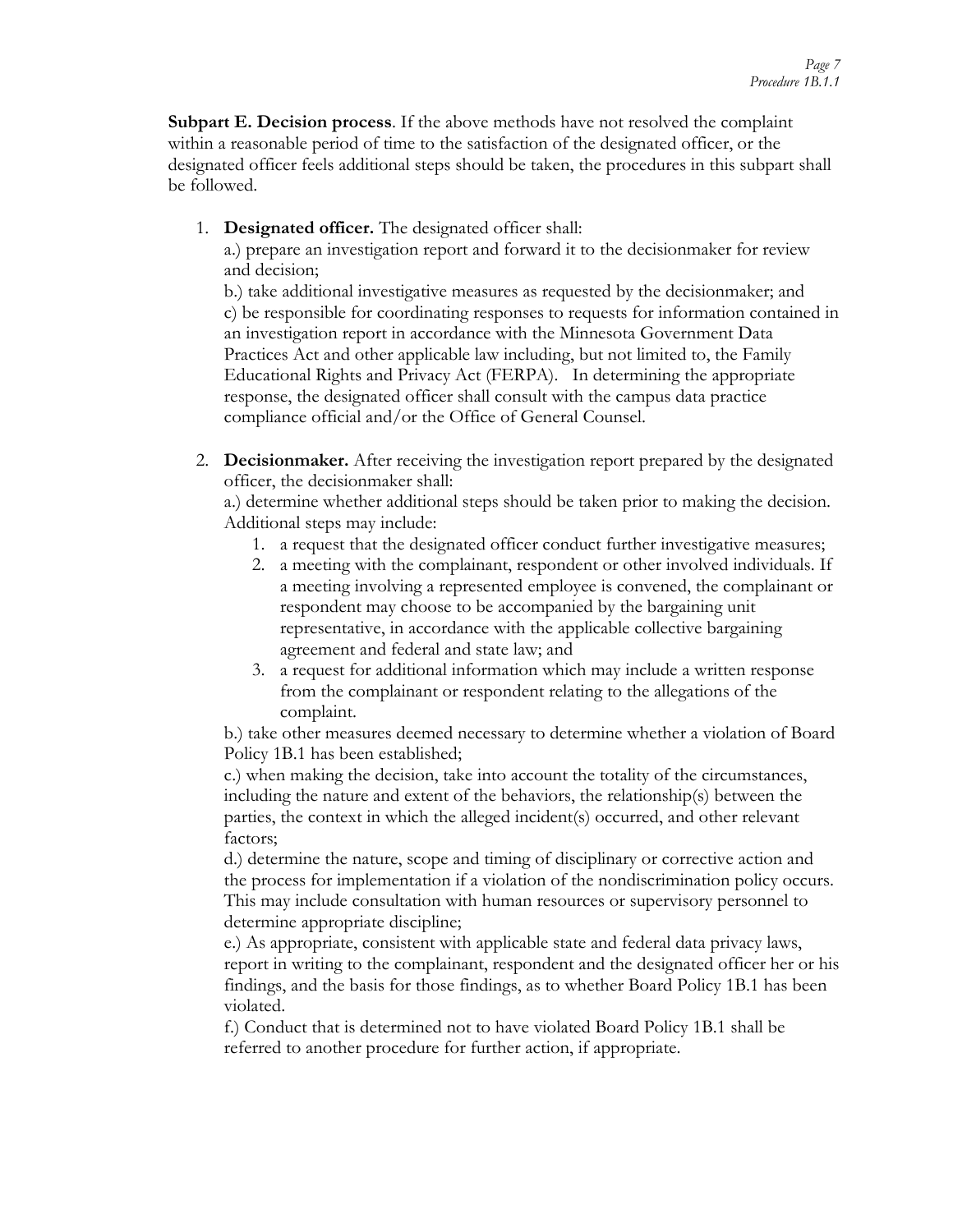**Part 7. System Office, College, or University Action**. The system office, college, or university shall take the appropriate corrective action based on results of the investigation, and the designated officer shall make appropriate inquiries to ascertain the effectiveness of any corrective or disciplinary action. Complainants are encouraged to report any subsequent conduct that violates Board Policy 1B1.1, as well as allegations of retaliation.

Written notice to parties relating to discipline, resolutions, and/or final dispositions resulting from the report/complaint process is deemed to be official correspondence from the system office, college or university. In accordance with state law, the system office, college or university is responsible for filing the complaint disposition concerning complaints against employees with the Commissioner of Employee Relations within 30 days of final disposition.

#### **Part 8. Appeal.**

**Subpart A. Filing an appeal.** The complainant or the respondent may appeal the decision of the decisionmaker. An appeal must be filed in writing with the president or designee within ten (10) business days after notification of the decision. The appeal must state specific reasons why the complainant or respondent believes the decision was improper. In a complaint against a president or other official who reports directly to the chancellor, an appeal may be considered by the chancellor whether or not the chancellor served as the decisionmaker.

**Subpart B. Effect of review.** For employees represented by a collective bargaining agreement, an appeal under this procedure is separate and distinct from, and is not in any way related to, any contractual protections or procedures. During the pendency of the appeal disciplinary or corrective action taken as a result of the decision shall be enforced. In addition, in cases involving sanctions of suspension for ten (10) days or longer, students shall be informed of their right to a contested case hearing under Minnesota Statutes §14.

**Subpart C. Appeal process.** The president or designee shall review the record and determine whether to affirm or modify the decision. The president or designee may receive additional information if the president or designee believes such information would aid in the consideration of the appeal. The decision on appeal shall be made within a reasonable time and the complainant, respondent and designated officer shall be notified in writing of the decision, consistent with applicable state and federal data privacy laws. The decision on appeal exhausts the complainant's and respondent's administrative remedies under this procedure except as provided herein.

**Part 9. Education and Training.** The system office, colleges and universities shall provide education and training programs to promote awareness and prevent discrimination/harassment, such as educational seminars, peer-to-peer counseling, operation of hotlines, self-defense courses, and informational resources. Education and training programs should include education about Board Policy 1B.1 and this procedure. All colleges and universities and the system office shall promote awareness of Board Policy 1B.1 and this procedure, and shall publicly identify the designated officer.